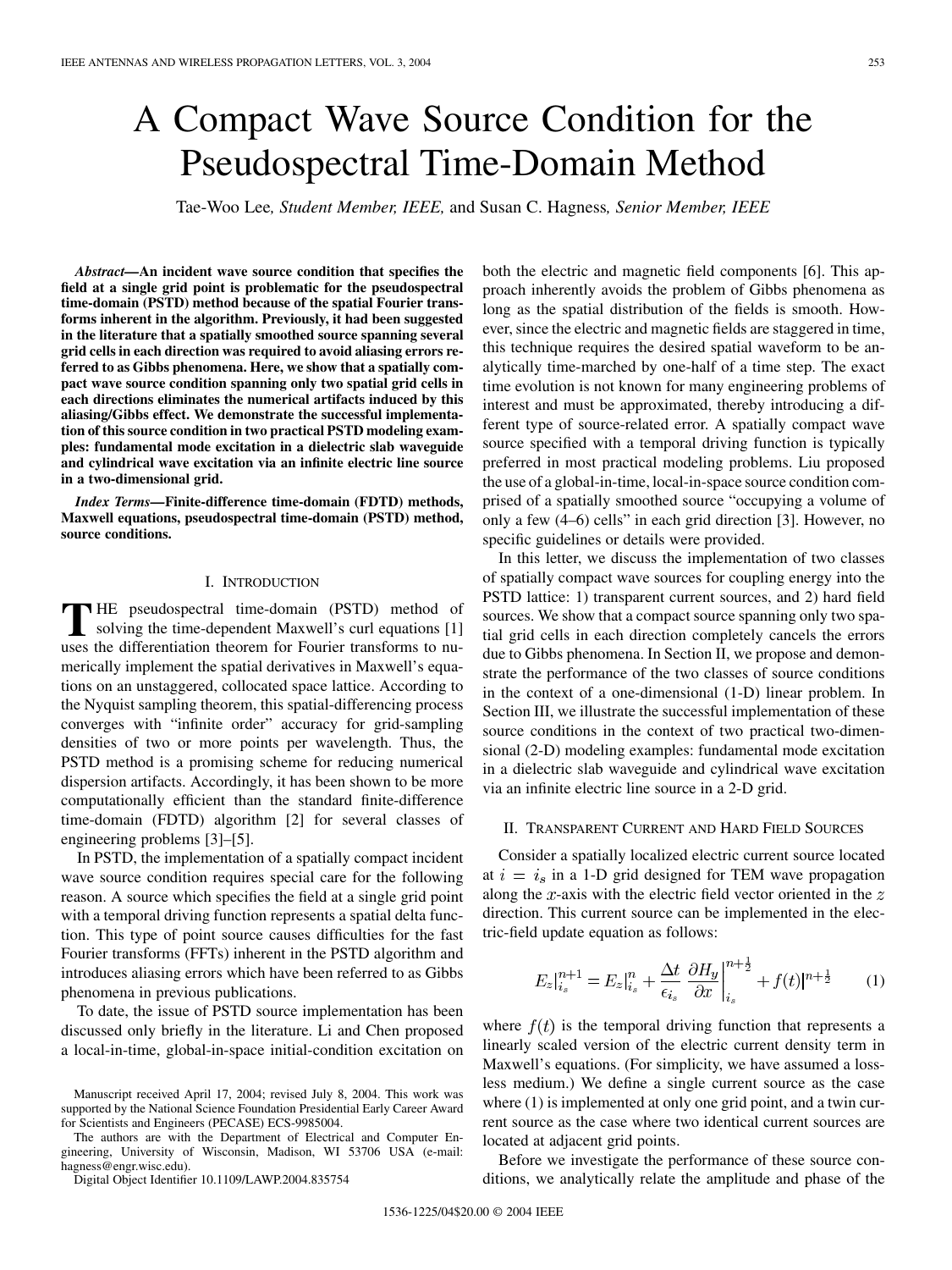

Fig. 1. Spatial distribution of the electric field in a 1-D PSTD grid at an early-time snapshot. A ramped sinusoidal wave is excited in the center of the grid. (a) Single current source is located at  $i_s = 64$ . (b) Two identical current sources are located at  $i_{s1} = 63$  and  $i_{s2} = 64$ .

electric field component of a radiated sinusoidal wave to the amplitude and phase of the twin-source temporal driving function. To derive this relation, we establish a reference point  $(x = 0)$ between the two adjacent point sources,  $f_1(t) = A_o \sin(\omega t + \phi)$ located at  $x = -\Delta x/2$  and  $f_2(t) = A_o \sin(\omega t + \phi)$  located at  $x = +\Delta x/2$ . The electric field observed at  $x_{obs} > 0$ , due to  $f_1(t)$ , can be written as follows:

$$
E_{z_1}(x_{\text{obs}}, t) = E_o \sin\left[\omega t - k_x \left(x_{\text{obs}} + \frac{\Delta x}{2}\right) + \phi\right]
$$
 (2)

where  $E_o = -A_o \Delta x \sqrt{\epsilon_r}/(2c \Delta t)$ . Likewise, the electric field due to  $f_2(t)$ , observed at  $x_{\text{obs}} > 0$ , can be written as

$$
E_{z_2}(x_{\text{obs}}, t) = E_o \sin\left[\omega t - k_x \left(x_{\text{obs}} - \frac{\Delta x}{2}\right) + \phi\right].
$$
 (3)

The linear superposition of the two waves generated by the individual sources yields the total observed field

$$
E_z(x_{\text{obs}}, t) = 2E_o \cos\left(\frac{k_x \Delta x}{2}\right) \sin(\omega t - k_x x_{\text{obs}} + \phi). \tag{4}
$$

Equation (4) clearly shows that the electric field component of the TEM wave launched by the pair of identical current sources has a well-defined phase and amplitude related directly to the temporal driving function.

Next, we evaluate the performance of the single- and twinsource schemes in 1-D PSTD simulations. In the first simulation, we implement a single current source in the center of the grid at  $i_s = 64$  using a ramped sinusoid as the temporal driving function. In the second simulation, we implement a twin current source, that is, two adjacent current sources at  $i_{s1} = 63$ and  $i_{s2} = 64$ , using the same ramped sinusoid. The early-time electric field distribution throughout the 1-D grid is plotted in Fig. 1 for the two types of current sources. Fig. 1(a) clearly shows the detrimental effect of the single source. The spatial grid-based oscillation illustrates the well-known Gibbs phenomenon. Fig. 1(b) shows the corresponding result for the case of twin current source.

Fig. 2 illustrates why the compact source spanning only two spatial grid cells alleviates the problem of Gibbs phenomena. Using (2)–(4), we choose the amplitude of  $f(t)$  used in the twin source to give the same radiated wave amplitude as that generated by the single source. Dashed and dotted–dashed lines are used to plot the electric fields generated by simulations with a single source located at either  $i_s = 63$  or  $i_s = 64$ . A solid line is used to plot the electric field distribution generated by the twin source. We see that this latter result passes through the



Fig. 2. Performance comparison of single- and twin-source conditions. (Only part of the grid of Fig. 1 is shown here.)

center of the set of ripples present in the electric field distributions generated by each single source. These results clearly demonstrate that the effect of linear superposition completely cancels the error in the case of the twin-source scheme.

In a hard source implementation, the field component at the location of the source is assigned the desired temporal driving function

$$
E_z|_{i_s}^{n+1} = f(t)|^{n+1}.
$$
 (5)

Since the hard source implementation scatters any energy incident upon the source location, the electric field component of the wave launched by a twin source is determined by only one of the two sources. In other words, for  $f(t) = A_o \sin(\omega t + \phi)$ , the field observed at  $x_{\text{obs}} > 0$  depends only on the source located at  $\Delta x/2$  as follows:

$$
E_z(x_{\text{obs}}, t) = A_o \sin\left[\omega t - k_x \left(x_{\text{obs}} + \frac{\Delta x}{2}\right) + \phi\right]
$$
 (6)

Similarly, the field observed at  $x_{\text{obs}} < 0$  depends only on the source located at  $-\Delta x/2$ . For the same reasons discussed previously in the case of the current source, a single hard source produces errors due to the Gibbs phenomenon while a twin-source scheme eliminates the error.

#### III. NUMERICAL EXAMPLES

In this section, we present the results of two numerical experiments which illustrate the successful use of the proposed compact wave source condition in a 2-D PSTD grid. For each case, the performance of the compact multisource scheme is compared with the problematic single-source scheme using graphical illustrations of the field distributions in space and the field evolution in time. We note that the computational domain in all simulations is terminated with UPML [7] to eliminate the wraparound effect caused by the FFTs [1].

First, we model optical wave propagation in a 2-D  $\text{TM}_z$ dielectric slab waveguide. The waveguide consists of a core guiding layer ( $\varepsilon_r$  = 4.84) and adjacent cladding layers  $(\epsilon_r = 4)$ . The thickness of the core is chosen to be 0.682  $\mu$ m. A modulated Blackman–Harris (BH) pulse covering a frequency range of 166–234 THz is used as the temporal driving function. The fundamental mode profile is excited at the left end of the waveguide using either one linear array or two adjacent linear arrays of hard sources. Each array spans the entire cross-section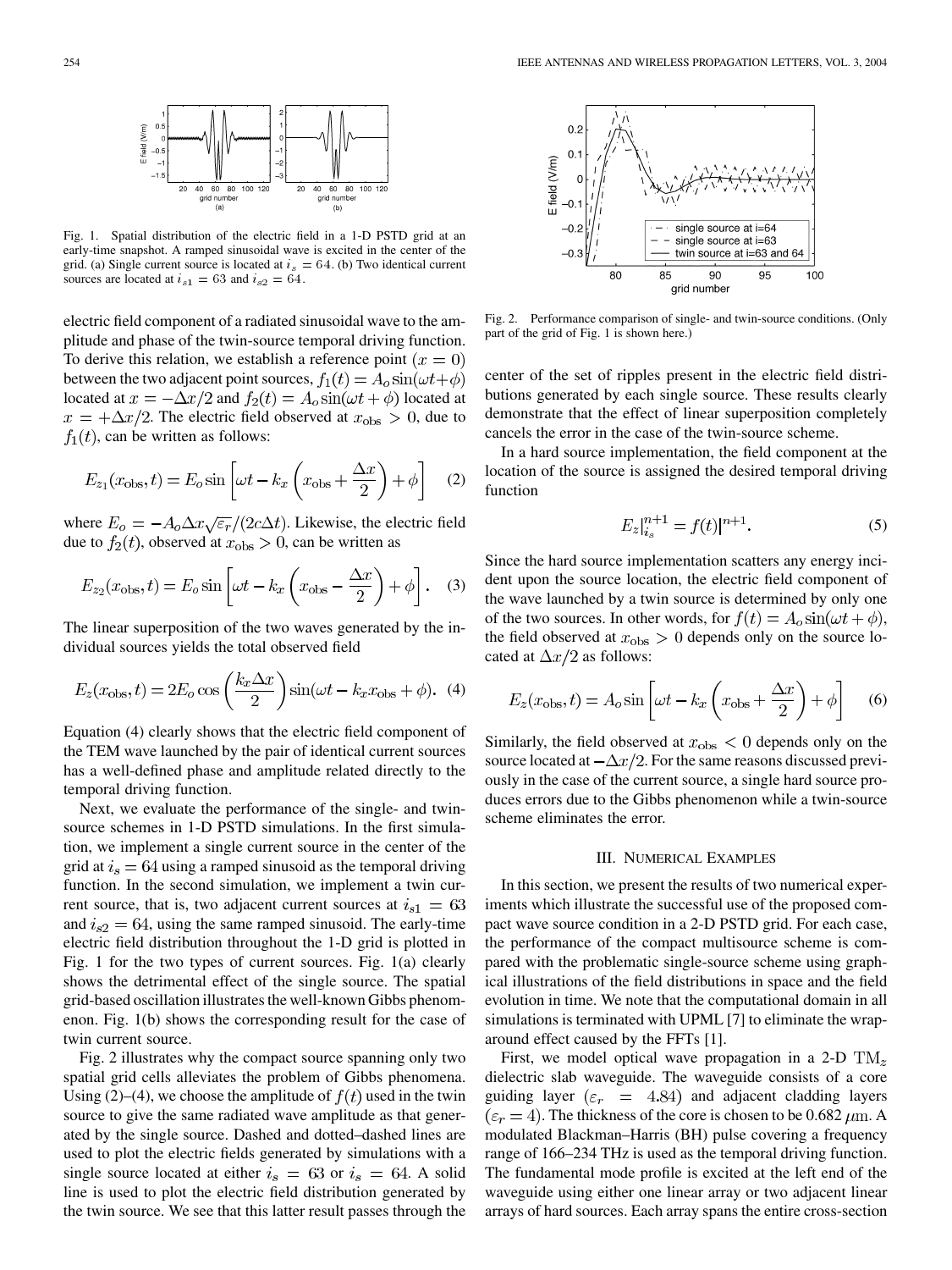

Fig. 3. Visualizations of a pulse propagating in a dielectric slab waveguide. The fundamental waveguide mode has been excited using a twin-source scheme. The white solid and black dotted lines indicate the waveguide geometry and the source location, respectively.



Fig. 4. Temporal evolution of the electric field at an observation point in the waveguide core for two different source conditions.

 $(y-axis)$  of the computational domain. The single linear array represents a spatial delta function along the  $x$ -direction, and is therefore problematic for the reasons outlined previously. The two adjacent linear arrays represent a twin source condition along the  $x$ -direction, thereby illustrating a practical extension of the compact 1-D source condition discussed in Section II. The hard sources are weighted along the  $y$ -axis by the transverse fundamental mode profile of the waveguide structure. The transverse array in the single source condition is located at  $i = i_s$ , which is treated as the origin of the x-axis, while the two adjacent arrays in the twin source condition are located at  $i = i_s$  and  $i = i_s - 1$ . The grid resolution in the x and y directions is chosen to be approximately ten cells per smallest wavelength of interest.

Fig. 3 shows the PSTD-computed electric field distribution throughout the waveguide when the twin source condition is used. At  $t = 0.045$  ps, the source is active; the pulse is being excited. At  $t = 0.135$  ps, the source is no longer active because the pulse has been launched. To compare the performance of the twin- and single-source schemes, we plot the temporal evolution of the electric field observed at  $x = 18.9 \,\mu \text{m}$ ,  $y = 0 \,\mu \text{m}$ , as shown in Fig. 4. Because it takes 0.139 ps for the pulse to propagate from the source plane to the observation plane, any energy that appears at the observation point before this time is a nonphysical artifact of the simulation. When the singlesource scheme is used, a nonphysical artifact appears within this early-time window. The artifact exactly follows the time variation of the temporal driving function of the source, clearly indicating that it is caused by the problematic single-source scheme. This sort of artifact would cause significant errors in a number



Fig. 5. Anisotropy of a wave radiated by four electric current line sources configured as a quadruplet source. (a) Analytically determined electric field amplitude is plotted at a distance of  $8\lambda$  from the center of the source, as a function of the angle of observation.  $N$  corresponds to the grid sampling density, which dictates the spacing between the current sources. (b) Maximum deviation (percent error) in the field amplitude as a function of grid resolution.

of practical optical waveguide simulations wherein quantitative data such as the propagation constant is extracted from the numerical data. The twin-source scheme does not exhibit this artifact.

Second, we investigate the implementation of the compact source condition for the excitation of a cylindrical wave in a 2-D  $\text{TM}_z$  grid. In this example, the transparent current source condition is comprised of a twin source in both the  $x$  and  $y$  directions. We call this a quadruplet source since the source condition spans a total of four grid cells. Here, we consider the case of a square lattice  $(\Delta x = \Delta y)$  for which the quadruplet source exhibits four-fold rotational symmetry. Before presenting simulation results, we address the issue of anisotropy introduced by the quadruplet source. The analytical solution for the fields radiated by an ideal electric line source and the principle of linear superposition are used to construct the analytical solution for a quadruplet source. Fig. 5(a) shows the analytical electric field amplitude at a distance of  $r = 8\lambda$  from the center of the quadruplet source, as a function of the observation angle,  $\theta$ , with respect to the x-axis. The spacing between the individual line sources is chosen to represent a single grid cell in either direction; three different grid resolutions are considered:  $N = 4, 8$ , and 16, where  $N = \lambda/\Delta x$ . For each case, the field amplitude in Fig. 5(a) has been normalized by the average value across all angles, in order to permit direct comparison of the anisotropy across the three cases. As the grid resolution increases, the analytical solution for the quadruplet source converges to that of a single source which radiates isotropically. The degree of anisotropy introduced by the quadruplet source is quantified in terms of the maximum deviation in the electric field amplitude (relative to the unit-amplitude wave radiated isotropically by a single source). The maximum deviation occurs at observation points along the main grid axes  $(0^{\circ}$  and  $90^{\circ})$  and the grid diagonals  $(45^{\circ})$ . Fig. 5(b) shows the maximum deviation as a percent error in the normalized field amplitude. For grid resolutions of  $N \geq 6.84$ , the anisotropy error is less than 0.1%. We note that the degree of anisotropy introduced by the quadruplet source does not vary significantly with observation distance.

In our 2-D test simulations, a modulated BH pulse covering a frequency range of 0.1–100 THz is used as the temporal driving function. The size of the computational domain is  $128 \times 128$ cells. The grid resolution in the  $x$  and  $y$  direction is chosen to be  $N = 8$  for the smallest wavelength of the wave launched from the source. The wave is excited using either a single current source located at  $i_s = j_s = 32$  or four current sources (the quadruplet source) located at  $i_{s1} = i_{s2} = j_{s1} = j_{s3} = 32$